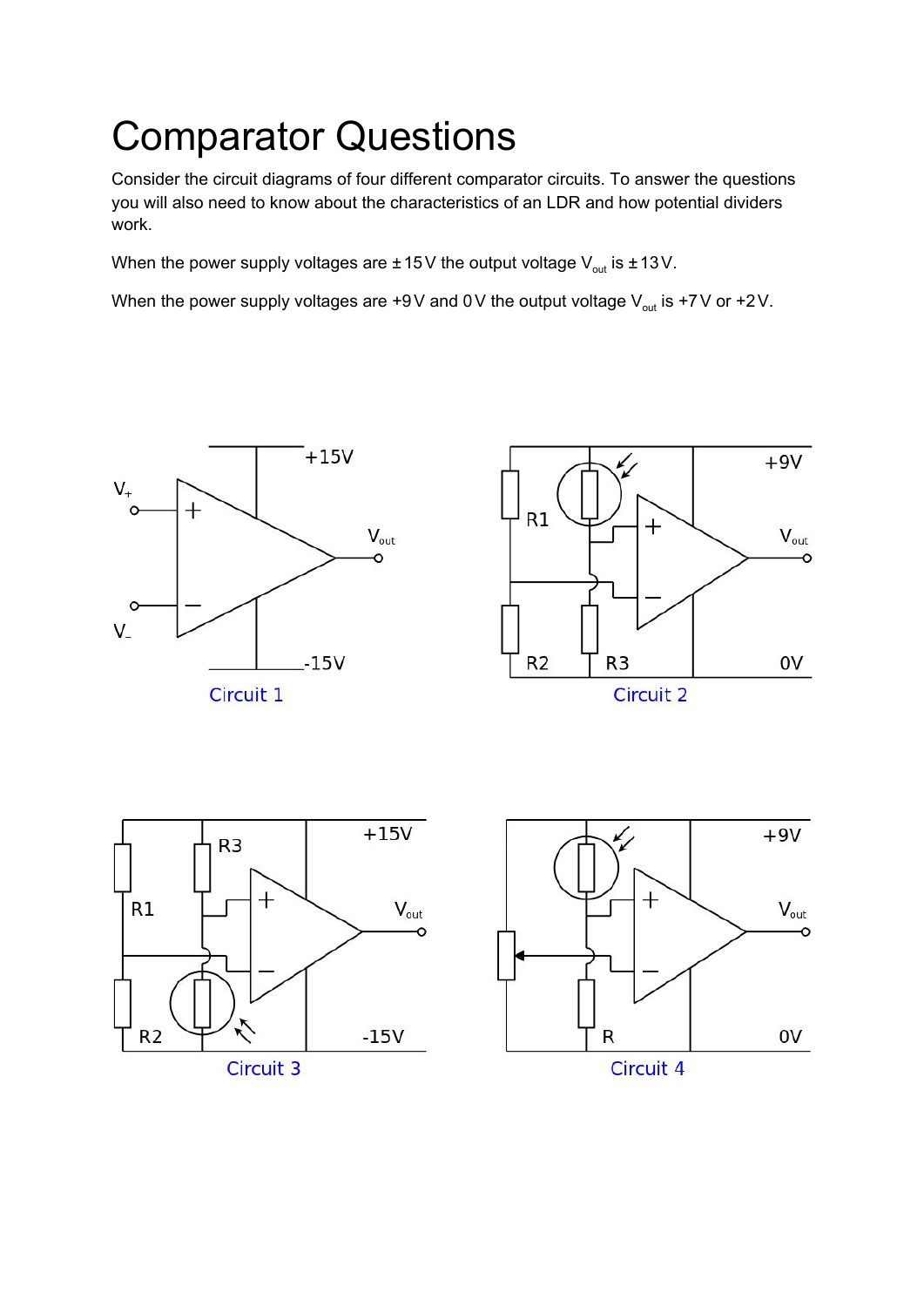In Circuit 1,  $V_+$  = +6V and V<sub>-</sub> = −4V. What is V<sub>out</sub>?

A. +15V B. +13V C. +10V D. −13V

#### Question 2

In Circuit 1,  $V_{+}$  = −3V and V<sub>-</sub> = +3V. What is V<sub>out</sub>?

A. +13V B. +6V

- 
- C. 0V
- D. −13V

#### Question 3

In Circuit 1,  $V_+$  = +9V and V<sub>-</sub> = +2V. What is V<sub>out</sub>?

- A. +13V
- B. +11V
- C. +7V
- D. −13V

#### Question 4

In Circuit 1,  $V_+$  = −6V and V<sub>-</sub> = −3V. What is V<sub>out</sub>?

- A. +15V
- B. +13V
- C. −13V
- D. −15V

#### Question 5

In Circuit 1,  $V_+$  = +1V and V<sub>-</sub> = +1V. What is V<sub>out</sub>?

- A. +13V B. +2V
- C. 0V
- D. −13V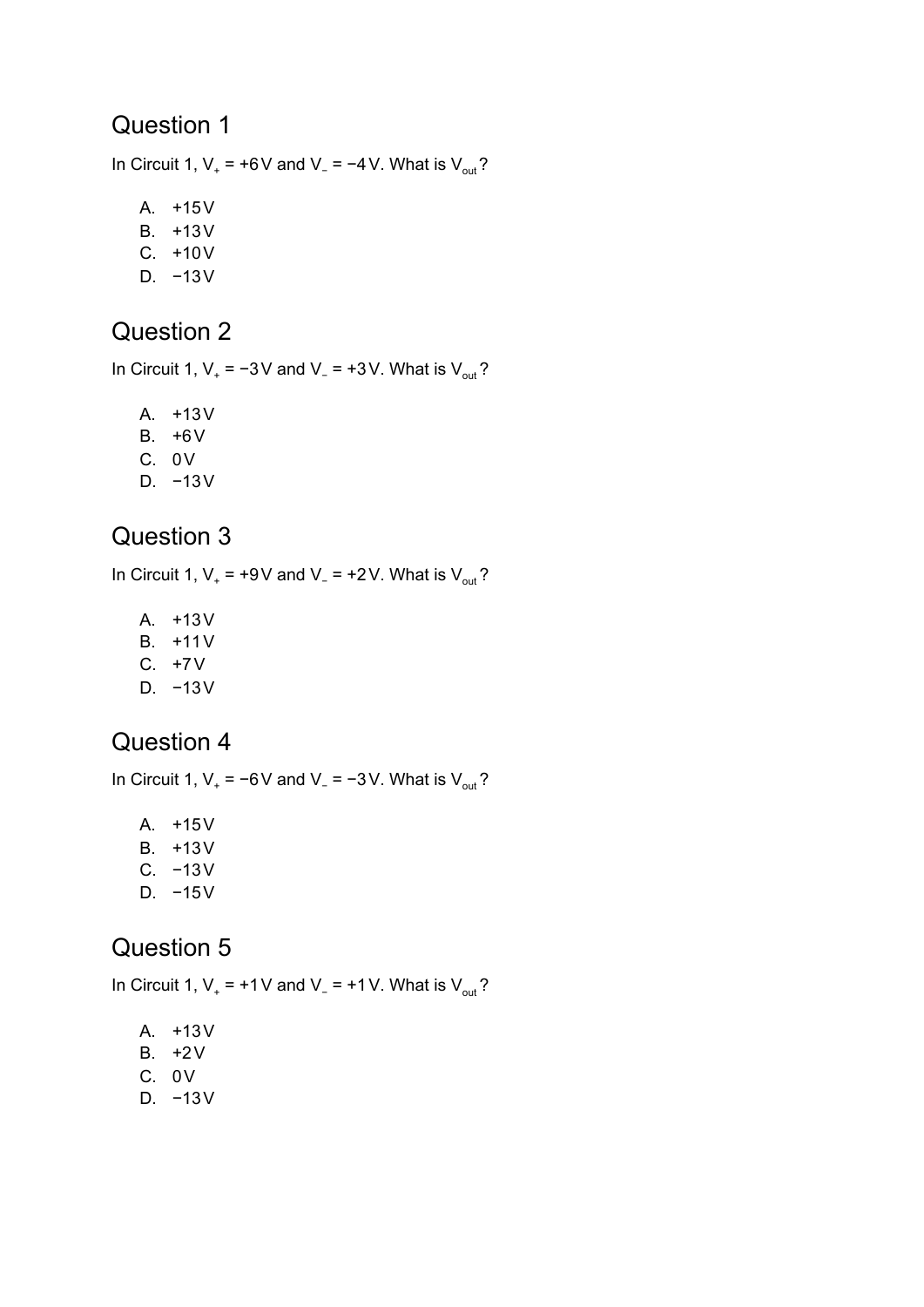In Circuit 2,  $V_{\text{out}}$  changes when the light intensity is 1000 Lux. What is  $V_{\text{out}}$  when the light intensity falls to 700Lux?

- A. 9V
- B. 7V
- C. 2V
- D. 0V

#### Question 7

In Circuit 2,  $V_{\text{out}}$  just changes when the light intensity is 1000 Lux. At 1000 Lux the resistance of the LDR is 36kΩ. If R1 = 120kΩ and R2 = 240kΩ what is the value of R3?

- A. 18kΩ
- B. 36kΩ
- C. 72kΩ
- D. 156kΩ

#### Question 8

In Circuit 2,  $V_{\text{out}}$  just changes when the light intensity is 1000 Lux. At 1000 Lux the resistance of the LDR is 36kΩ. If R3 = 12kΩ and R1 = 150kΩ what is the value of R2?

- A. 36kΩ
- B. 50kΩ
- C. 150kΩ
- D. 450kΩ

#### Question 9

In Circuit 2,  $V_{\text{out}}$  just changes when the light intensity is 1000 Lux. At 1000 Lux the resistance of the LDR is 36kΩ. If R2 = 10kΩ and R3 = 10kΩ what is the value of R1?

- A. 72kΩ
- B. 36kΩ
- C. 18kΩ
- D. 10kΩ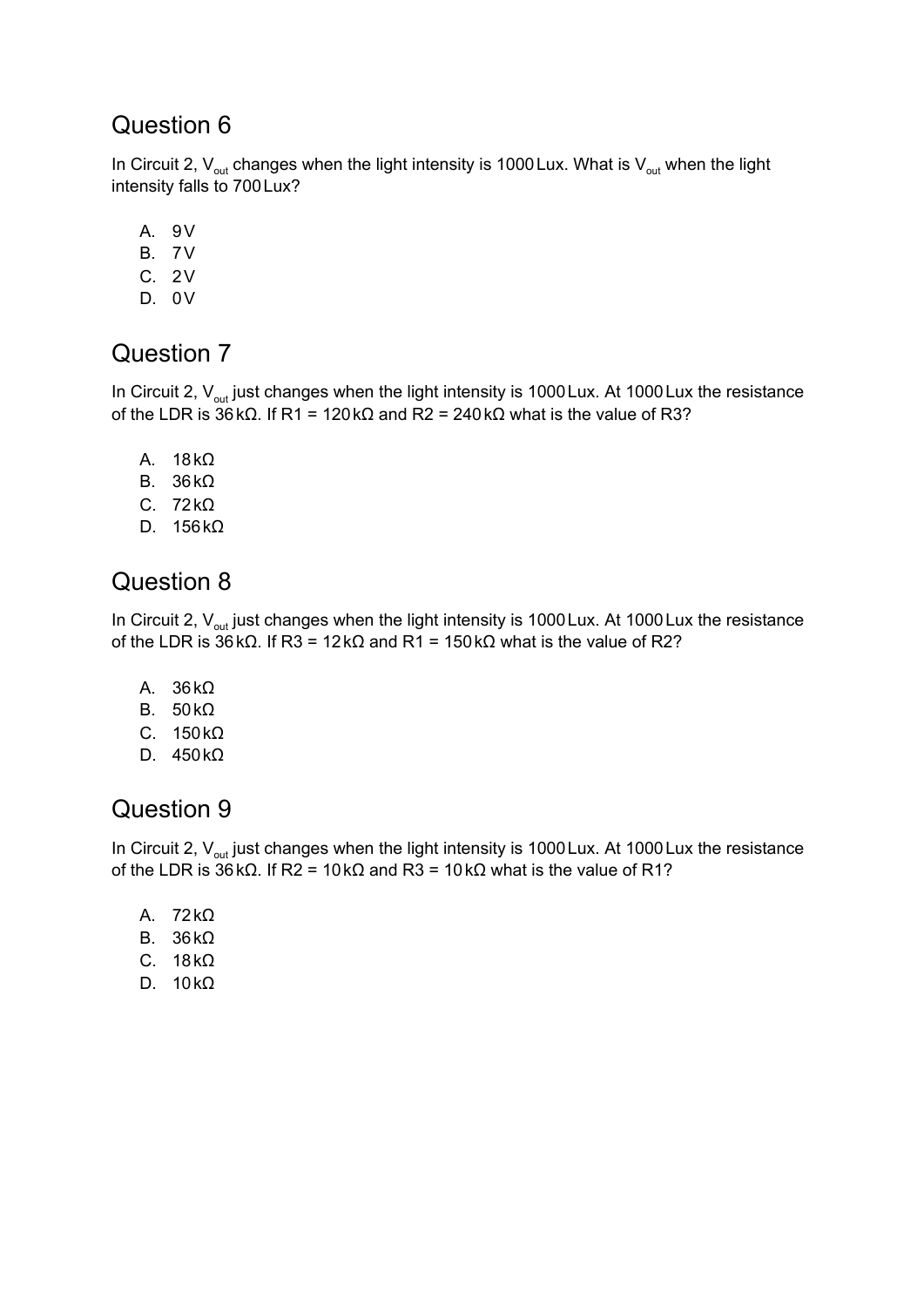In Circuit 3,  $V_{out}$  changes when the light intensity is 300 Lux. What is  $V_{out}$  when the light intensity changes to 200Lux?

A. +13V B. +7V C. 0V D. −13V

#### Question 11

In Circuit 3,  $V_{\text{out}}$  just changes when the light intensity is 300 Lux. At 300 Lux the resistance of the LDR is 6kΩ. If R1 = 240kΩ and R2 = 360kΩ what is the value of R3?

- A. 3kΩ
- B. 4kΩ
- C. 5kΩ
- D. 6kΩ

#### Question 12

In Circuit 3,  $\mathsf{V}_{\mathsf{out}}$  just changes when the light intensity is 800 Lux. At 800 Lux the resistance of the LDR is 2kΩ. If R3 = 12kΩ and R1 = 180kΩ what is the value of R2?

- A. 15kΩ
- B. 20kΩ
- C. 30kΩ
- D. 60kΩ

#### Question 13

In Circuit 3,  $\mathsf{V}_{\mathsf{out}}$  just changes when the light intensity is 200 Lux. At 200 Lux the resistance of the LDR is 7.5kΩ. If R2 = 10kΩ and R3 = 15kΩ what is the value of R1?

- A. 7.5kΩ B. 10kΩ
- C. 15kΩ
- D. 20kΩ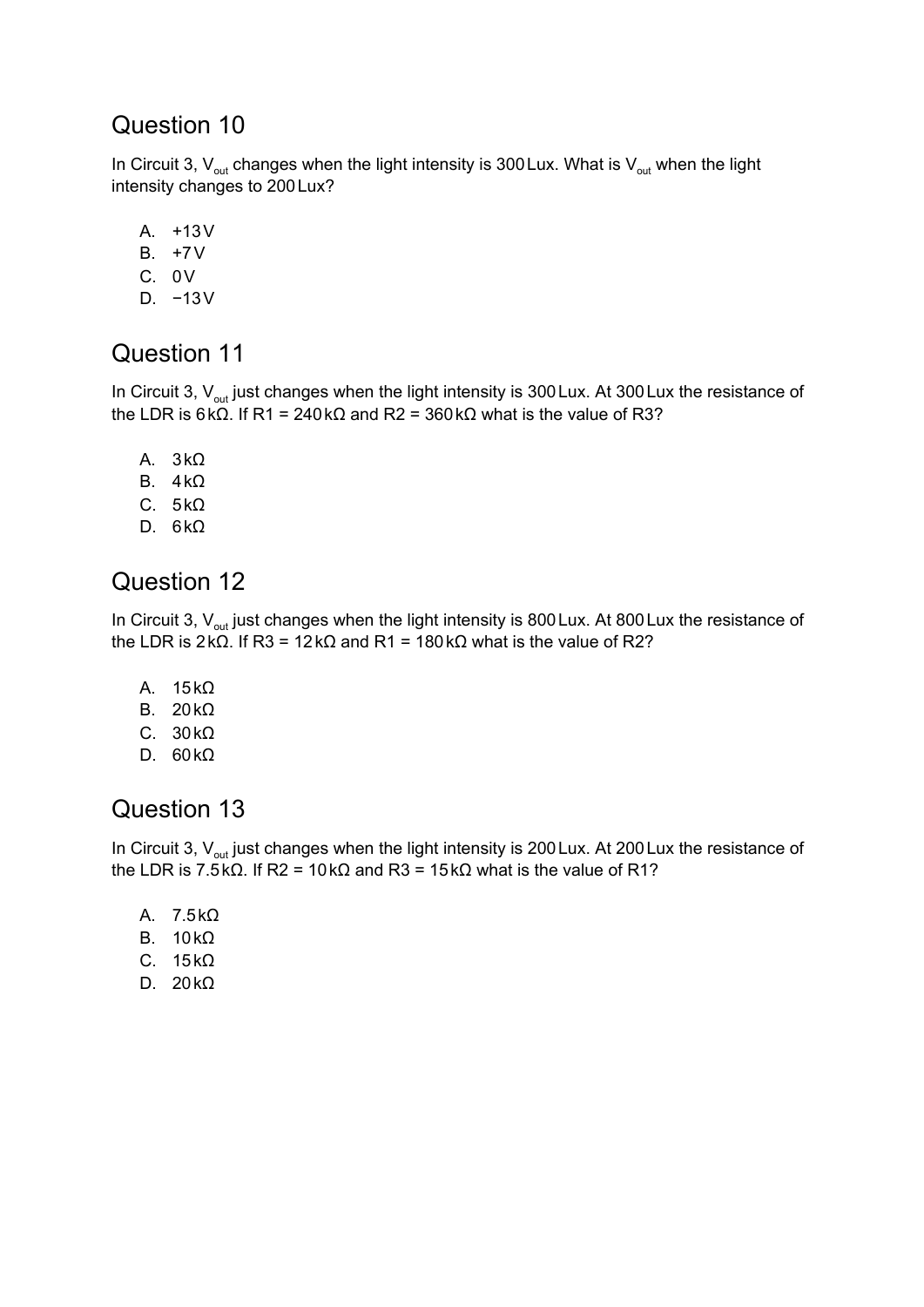In Circuit 4,  $V_{\text{out}}$  needs to change when the light intensity is 100 Lux. At a light intensity of 100 Lux the resistance of the LDR being used in this circuit is 10kΩ. What is the most appropriate value for the resistor labelled R?

- A. 120Ω
- B. 1k2Ω
- C. 12kΩ
- D. 120kΩ

#### Question 15

In Circuit 4, what is the main advantage of using a potentiometer instead of a pair of fixed resistors to provide the voltage at the Inverting input?

- A. The light level at which the output changes can be adjusted
- B. There are less components used in the circuit
- C. The circuit is easier to build
- D. The circuit works more reliably

### Question 16

In Circuit 4, the components are changed and the potentiometer is set so that the output just changes when the light intensity is 500Lux. At this light intensity the voltage at the Inverting input is measured to be 4.5V. What can be determined about the resistance of the LDR and the value of resistor R?

- A. The value of R does not matter when using a potentiometer
- B. The value of R is slightly less than the resistance of the LDR
- C. The value of R is slightly more than the resistance of the LDR
- D. The value of R is exactly equal to the resistance of the LDR